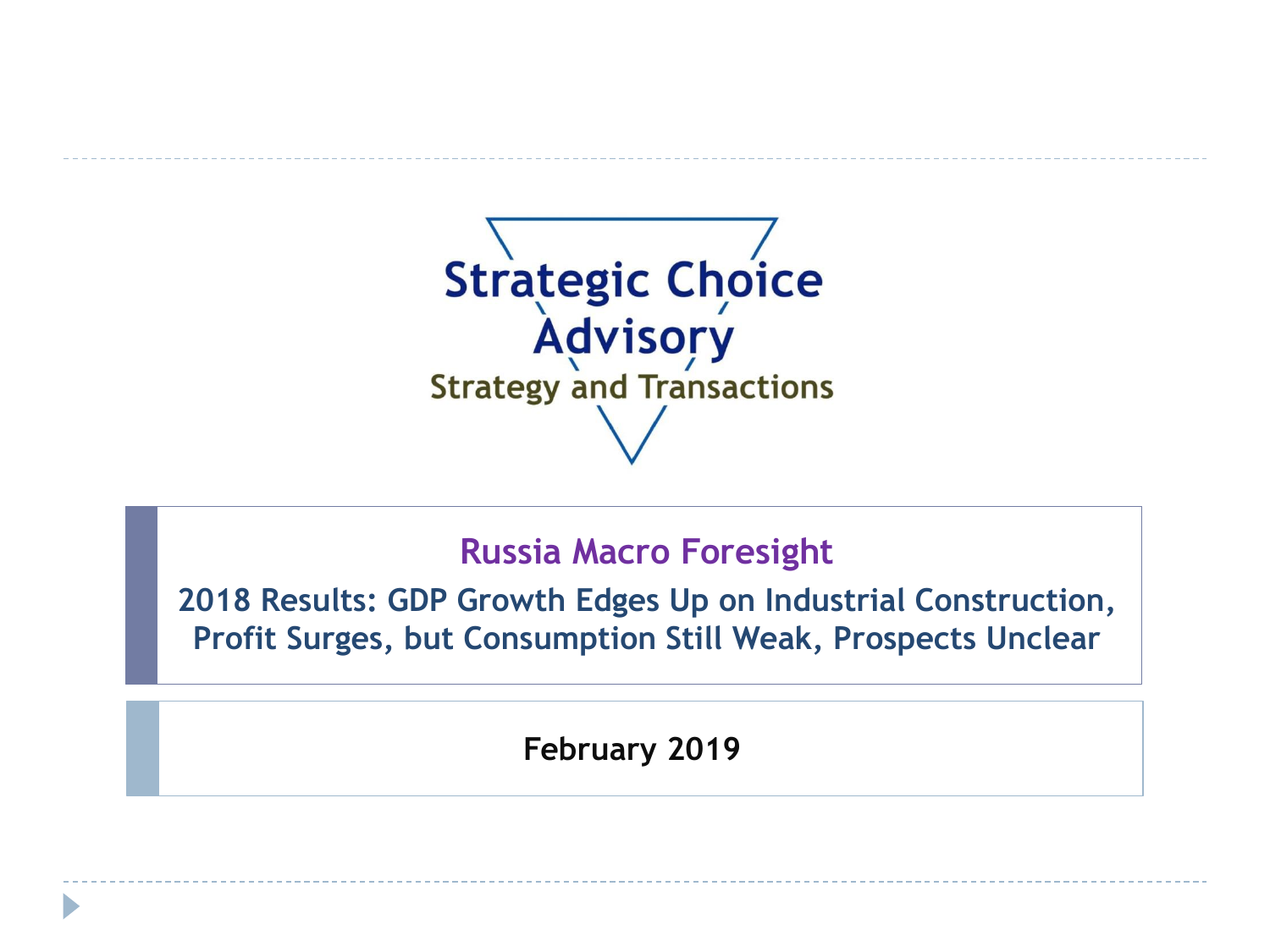**2018 results: GDP growth revised upward, perhaps rightfully so; IP growth picks up, but several key indices head south. At the same time, banking sector and corporate profit surprise positively**

- **Real GDP growth picked up to 2.3% y/y in full-2018** vs. 1.6% in 2017 and only 0.3% in 2016, as Russia keeps recovering from the impact of Western sanctions (still intact, expanding) and low oil prices (now growing again)
- **The upsurge was actually "helped" by RosStat's sudden revision of growth in construction** to 5.3% y/y in full-2018. This was explained by the launch of the massive (USD 28bn) Yamal-LNG project, and the ensuing transfer of unfinished construction to finished status. The construction industry had been in dismal shape in previous years, and before the revision, growth until the final 1-2 months of 2018 also hovered around zero. The revision drew much ire and suspicion from various local experts and media
- However, we always felt that GDP growth and growth in construction, specifically, were understated, looking at strong growth in investment (to a large extent, industrial construction), and several other indices. **Therefore, the revision possibly serves justice to the economic recovery**
- Worth noting, **EconMin suggests that growth in recent years, including 2018, may be evened out due to the revision. Authorities still expect growth in 2019 to be notably weaker** at 1.3-1.6%, claiming the 2018 pent-up was a one-off event
- Meanwhile**, IP growth picked up to 2.9%, while cargo transport turnover slowed to 2.9%; and agriculture dipped 0.8%** (no major weather problems recorded), after strong growth in recent years *(see more details below)*
- In a positive surprise with no strings attached, **banking sector profit surged 70.3%** in 2018. This follows a decline in 2017, after an upsurge in 2016
- Apparently, **both the sector purging, led by CBR, and the overall banking sector recovery, are to thank. Growth of most key indices improved markedly**, as can be seen from the table on the right
- Most noteworthy are the **acceleration in growth of loans to corporates (finally!), and an upsurge in corporate deposits (+21%!)**
- **Coupled with solid growth of real sector profit (33.2%)** after a slump in 2017, this shows that **overall profit is rising, and funds on bank accounts are piling up**
- We are a bit **concerned about rapid growth of retail lending, but overdue debt so far stays put** across all bank customer segments

*© Strategic Choice Advisory, 2019 2*

| Indicator, % y/y         | 2016   | 2017   | 2018   |
|--------------------------|--------|--------|--------|
| <b>Real GDP</b>          | 0.3    | 1.6    | 2.3    |
| Industrial production    | 1.3    | 2.1    | 2.9    |
| Cargo transport turnover | 1.8    | 5.5    | 2.9    |
| Agriculture              | 4.8    | 3.1    | $-0.8$ |
| Fixed capital investment | $-0.6$ | 4.4    | $4.1*$ |
| Construction             | $-4.3$ | $-1.2$ | 5.3    |

| Indicator, % y/y             | 2016                          | 2017    | 2018     |  |
|------------------------------|-------------------------------|---------|----------|--|
| Corporate profit             | 37.9                          | $-8.5$  | $33.2**$ |  |
| <b>Banking sector profit</b> | $4.8$ -fold                   | $-15.1$ | 70.3     |  |
| <b>Banking sector assets</b> | $-3.5$                        | 6.4     | 10.4     |  |
| Loans to individuals         | 1.1                           | 12.7    | 22.4     |  |
| Loans to corporates          | $-3.6$                        | 1.8     | 10.8     |  |
| Total overdue debt           | $-5.1$                        | 3.5     | 0.2      |  |
| Individual deposits          | 4.2                           | 7.4     | 9.5      |  |
| Corporate deposits           | $-13.8$                       | 9.2     | 21.0     |  |
| * - Jan-Sep 2018, % y/y      | ** - Jan-Nov 2018, % v/v<br>2 |         |          |  |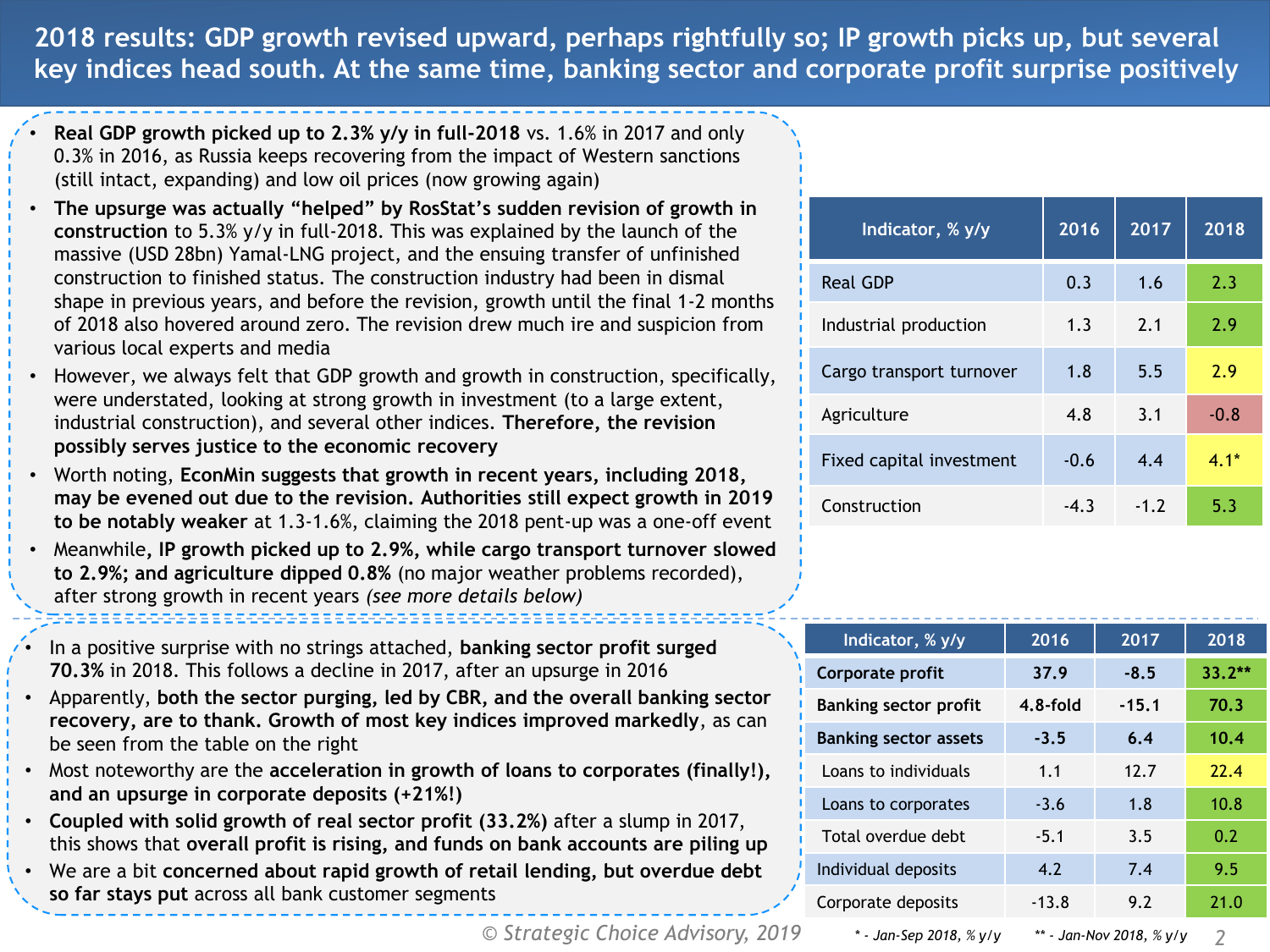**Wages and employment on positive track, but overall income sluggish; retail trade growth picking up, but still weak. Both CPI and PPI inflation speeding up – this spells trouble!**

- **The positive trends in economic growth, profit and bank deposits are offset by maintained weakness in population income and consumption**
- According to opinion polls, **investment and expansion by companies is held off by lack of confidence about economic prospects.** Various business confidence indices have reached multi-year lows, as the overall sentiment among businessmen we interact with stays gloomy
- Actually, **total unemployment continued to shrink, and both nominal and real wage growth accelerated,** the latter helped by recently slower inflation
- However, **real disposable income barely grew after several consecutive declines.** Besides wages, this indicator also includes income from property lease, etc., and accounts for mandatory payments (e.g. bank loans). This is why the growing debt burden on the population causes concern. Lower savings data shows people often borrow mostly to repay previously taken out loans…
- As we predicted, **retail trade growth is picking up, but at 2.6% in 2018 vs. 1.3% in 2017, it is still quite weak,** and does not offset the previous declines
- After reaching a record low of 2.4%  $y/y$  in H1, **CPI inflation revved up to 4.3%** in full-
- 2018, making up 1.7% in Q4 alone • Similarly, **PPI inflation sped up to 11.7% from 8.7% in 2017 and 7.4% in 2016**
- We had predicted this CPI inflation pent-up in our previous report, pointing to historical correlations between PPI and CPI, and mounting PPI inflation
- Apart from input price pressure, **entities made full use of the marginal 2pp VAT increase, to justify much greater output price hikes.** We suspect's January's 1% m/m CPI inflation figure is seriously understated, due to methodology issues
- Going forward, **this spike-up can sag economic growth amid weak consumption**

| Indicator, % y/y       | 2016   | 2017   | 2018 |
|------------------------|--------|--------|------|
| Retail trade           | $-4.6$ | 1.3    | 2.6  |
| Real disposable income | $-5.8$ | $-1.6$ | 0.3  |
| Real wages             | 0.8    | 2.9    | 6.8  |
| Nominal wages          | 7.9    | 6.7    | 9.9  |
| Total unemployment     | $-0.5$ | $-6.5$ | -7.8 |



*<sup>©</sup> Strategic Choice Advisory, 2019 3*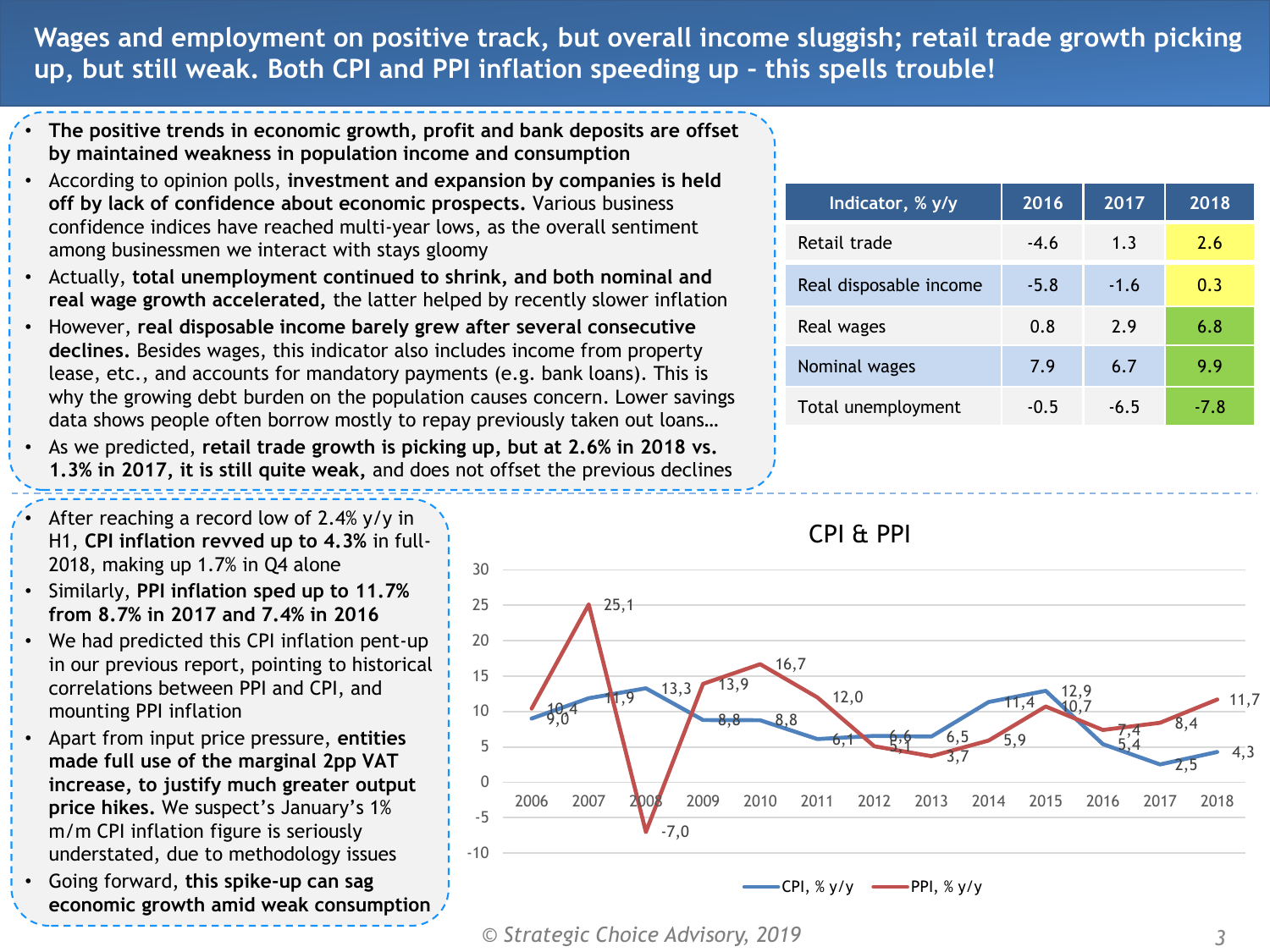**Public, external sector balance posts further improvement, money supply keeps growing, but FDI inflows crash through the floor. Manufacturing generally positive, but B2B segment growth slows**

### **EXTERNAL SECTOR**

- **The trade surplus hit a record USD 194.4bn in 2018** vs. USD 115.4bn the previous year, thanks to both higher oil prices and the weak RUB boosting exports across the board
- While many would rush to point out Russia's maintained reliance on hydrocarbons, a closer look reveals that while oil and natural gas made up USD 178bn (only 40%), oil products and LNG brought in USD 84bn (19%), and non oil&gas exports reached USD 182bn (41%). Thus, **trade diversification is taking place, as oil&gas processing and other sectors gain ground.** Jan-Nov customs data shows food exports surged 23.8%, wood products grew 3.4%, chemicals - 4.2% (all in volume terms), among other non oil&gas products
- According to CBR data, service exports also outpaced imports at 13.2% vs. 7.5%, respectively, in full-2018
- Also positively, **government, central bank, corporate, and banking sector foreign debt continued to drop, albeit short-term government and corporate debt has risen lately,** possibly caused by funding difficulties amid Western sanctions
- Sadly, inbound FDI made up a meagre USD 5,7bn in Jan-Sep 2018 vs. USD 28.6bn in full-2017 and USD 32.5bn in 2016, as Russia's investment attractiveness continues to suffer…

#### **PUBLIC SECTOR**

• The federal budget recorded its first surplus in several years, making up 2.7% of GDP in 2018. This highlights Russian authorities' maintained prudence amid difficult economic and geopolitical conditions

#### **MONETARY AGGREGATES**

• **National-definition money supply grew another 11% in 2018,** after posting 10.7% and 9.2% gains in 2017 and 2016, respectively. Broad-definition monetary base also rose 9.3%. **This shows the overall liquidity situation keeps improving**

#### **REAL SECTOR**

- **Overall industrial production growth picked up to 2.9% in 2018 vs. 2.1% in 2017 and 1.3% in 2016. Manufacturing rose 2.6%, however, growth in Jan-Sep made up just 0.7% y/y**
- On the whole, **growth in manufacturing seems to have evened out** (vs. the strongly positive or negative readings recorded across segments in previous years). **For the most part, mildly positive rates are observed now across the board**
- **Robust growth in meat, fish, vegetable and dairy products still continues. This is despite an obvious slowdown in agriculture**, **which we attribute mainly to over-saturation in many segments,** as encouraged investors poured in en masse, and also retraction of certain government stimuli. It remains to be seen how this sector will develop, going forward, but we are cautiously optimistic
- Confectionery, sheet & film, ceramic tiles, paper & printing, stainless steel, aluminum, home appliances, cars & trucks, and medical equipment were especially buoyant. But growth slowed notably in previously robust overall chemicals, metal products, computers & electronics, textiles, and pre-fabricated steel structures. **Our impression is that growth in B2C goods now outpaces lukewarm B2B goods, which may signal a nearing slowdown. And unless consumption picks up, all the accumulated profits will not get invested!**